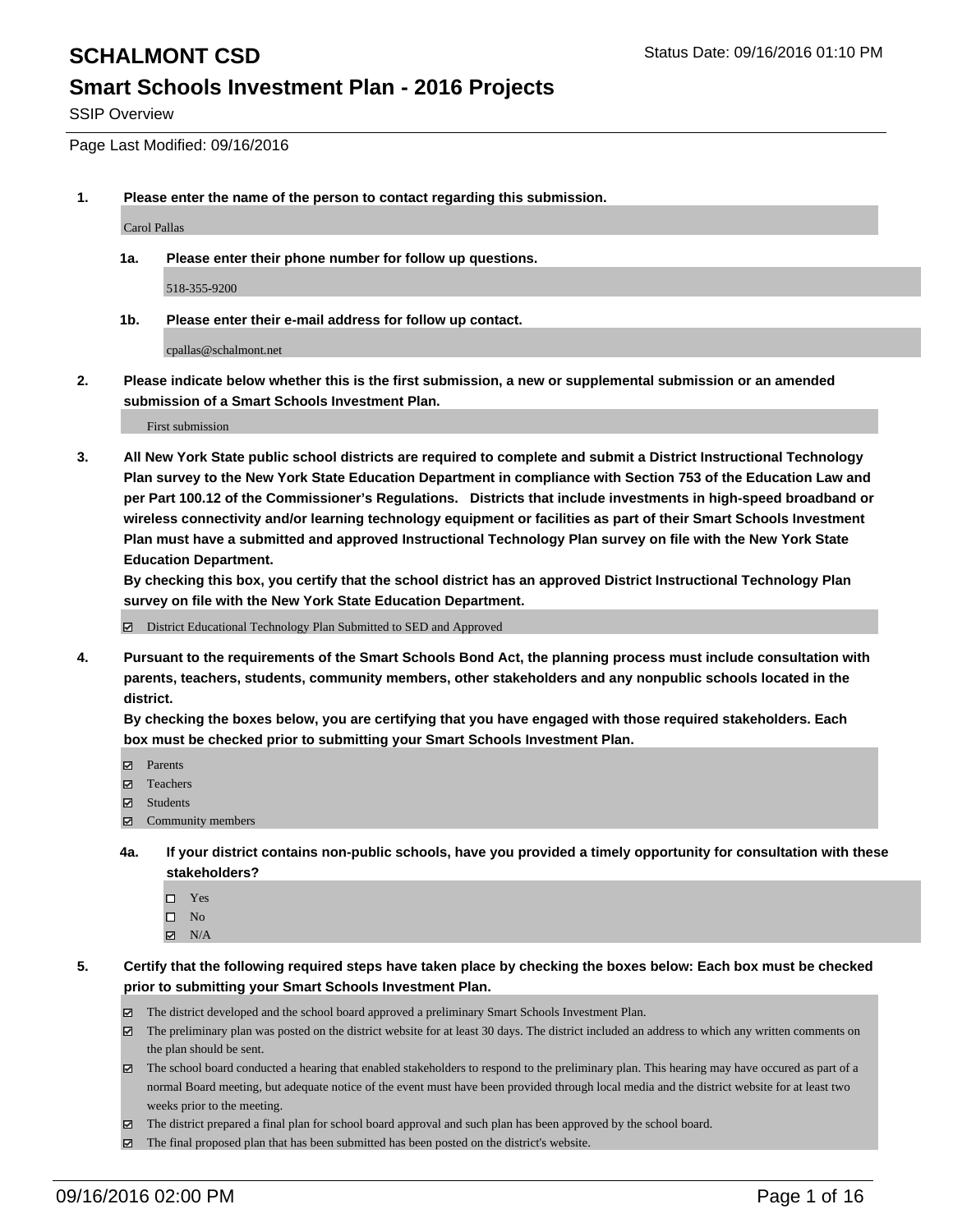SSIP Overview

Page Last Modified: 09/16/2016

**5a. Please upload the proposed Smart Schools Investment Plan (SSIP) that was posted on the district's website, along with any supporting materials. Note that this should be different than your recently submitted Educational Technology Survey. The Final SSIP, as approved by the School Board, should also be posted on the website and remain there during the course of the projects contained therein.**

TechPlan.pdf Deployment Budget Plan - Hardware Deployment Schedule.pdf

**6. Please enter an estimate of the total number of students and staff that will benefit from this Smart Schools Investment Plan based on the cumulative projects submitted to date.**

1,800

**7. An LEA/School District may partner with one or more other LEA/School Districts to form a consortium to pool Smart Schools Bond Act funds for a project that meets all other Smart School Bond Act requirements. Each school district participating in the consortium will need to file an approved Smart Schools Investment Plan for the project and submit a signed Memorandum of Understanding that sets forth the details of the consortium including the roles of each respective district.**

 $\Box$  The district plans to participate in a consortium to partner with other school district(s) to implement a Smart Schools project.

**8. Please enter the name and 6-digit SED Code for each LEA/School District participating in the Consortium.**

| Partner LEA/District | <b>ISED BEDS Code</b> |
|----------------------|-----------------------|
| (No Response)        | (No Response)         |

**9. Please upload a signed Memorandum of Understanding with all of the participating Consortium partners.** (No Response)

**10. Your district's Smart Schools Bond Act Allocation is:**

\$1,058,978

**11. Enter the budget sub-allocations by category that you are submitting for approval at this time. If you are not budgeting SSBA funds for a category, please enter 0 (zero.) If the value entered is \$0, you will not be required to complete that survey question.**

|                                       | Sub-<br>Allocations |
|---------------------------------------|---------------------|
| School Connectivity                   | $\bf{0}$            |
| Connectivity Projects for Communities |                     |
| <b>Classroom Technology</b>           | 468,214             |
| Pre-Kindergarten Classrooms           |                     |
| Replace Transportable Classrooms      |                     |
| High-Tech Security Features           | O                   |
| Totals:                               | 468,214             |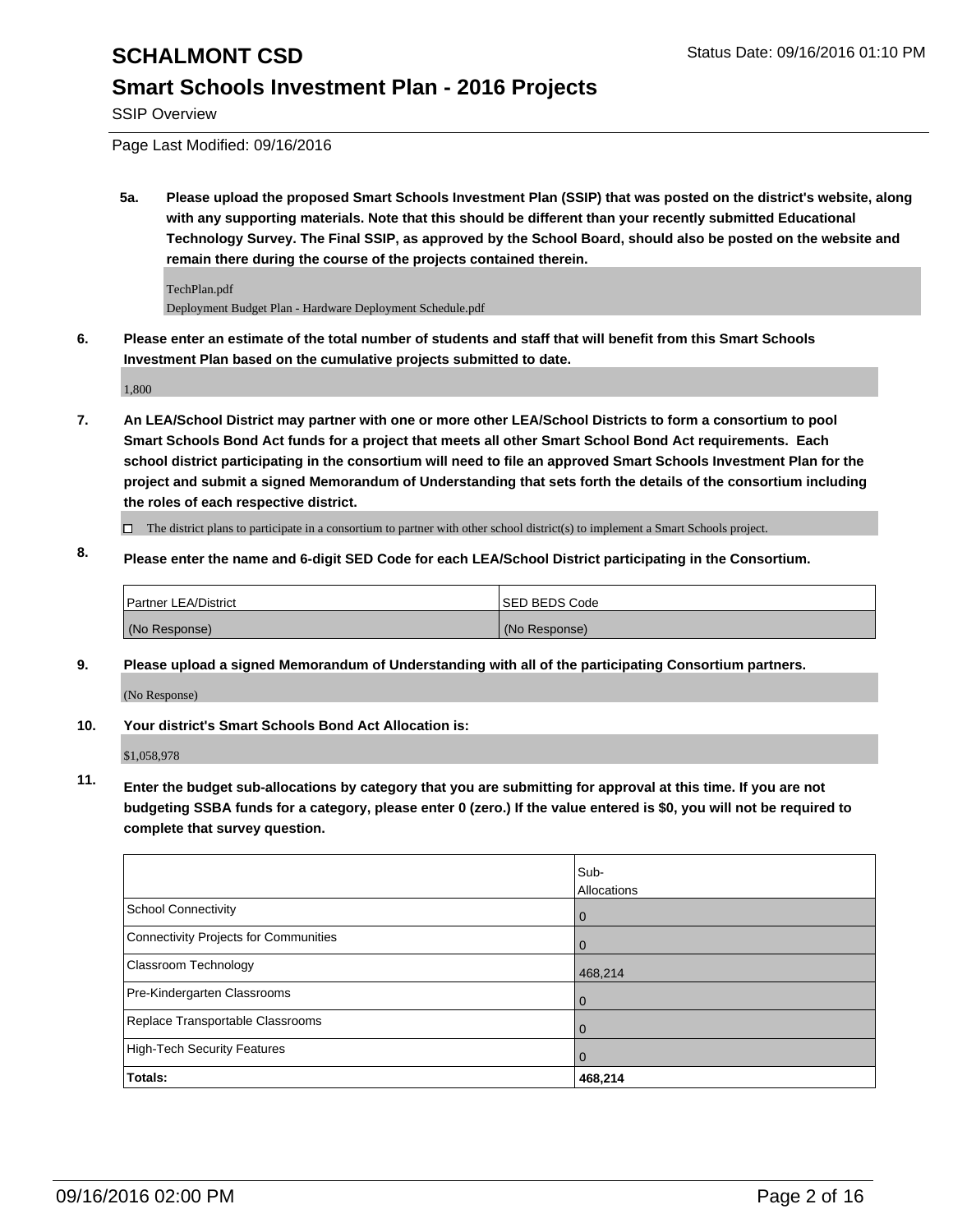School Connectivity

Page Last Modified: 09/16/2016

- **1. In order for students and faculty to receive the maximum benefit from the technology made available under the Smart Schools Bond Act, their school buildings must possess sufficient connectivity infrastructure to ensure that devices can be used during the school day. Smart Schools Investment Plans must demonstrate that:**
	- **sufficient infrastructure that meets the Federal Communications Commission's 100 Mbps per 1,000 students standard currently exists in the buildings where new devices will be deployed, or**
	- **is a planned use of a portion of Smart Schools Bond Act funds, or**
	- **is under development through another funding source.**

**Smart Schools Bond Act funds used for technology infrastructure or classroom technology investments must increase the number of school buildings that meet or exceed the minimum speed standard of 100 Mbps per 1,000 students and staff within 12 months. This standard may be met on either a contracted 24/7 firm service or a "burstable" capability. If the standard is met under the burstable criteria, it must be:**

**1. Specifically codified in a service contract with a provider, and**

**2. Guaranteed to be available to all students and devices as needed, particularly during periods of high demand, such as computer-based testing (CBT) periods.**

**Please describe how your district already meets or is planning to meet this standard within 12 months of plan submission.**

(No Response)

- **1a. If a district believes that it will be impossible to meet this standard within 12 months, it may apply for a waiver of this requirement, as described on the Smart Schools website. The waiver must be filed and approved by SED prior to submitting this survey.**
	- $\Box$  By checking this box, you are certifying that the school district has an approved waiver of this requirement on file with the New York State Education Department.
- **2. Connectivity Speed Calculator (Required)**

|                         | l Number of<br>Students | Multiply by<br>100 Kbps | Divide by 1000 Current Speed<br>lto Convert to<br>Reauired<br>Speed in Mb | lin Mb           | Expected<br>Speed to be<br>Attained Within   Required<br>12 Months | <b>Expected Date</b><br><b>When</b><br>Speed Will be<br>l Met |
|-------------------------|-------------------------|-------------------------|---------------------------------------------------------------------------|------------------|--------------------------------------------------------------------|---------------------------------------------------------------|
| <b>Calculated Speed</b> | (No<br>Response)        | (No Response)           | (No<br>Response)                                                          | (No<br>Response) | (No<br>Response)                                                   | l (No<br>Response)                                            |

### **3. Describe how you intend to use Smart Schools Bond Act funds for high-speed broadband and/or wireless connectivity projects in school buildings.**

(No Response)

**4. Describe the linkage between the district's District Instructional Technology Plan and the proposed projects. (There should be a link between your response to this question and your response to Question 1 in Part E. Curriculum and Instruction "What are the district's plans to use digital connectivity and technology to improve teaching and learning?)**

(No Response)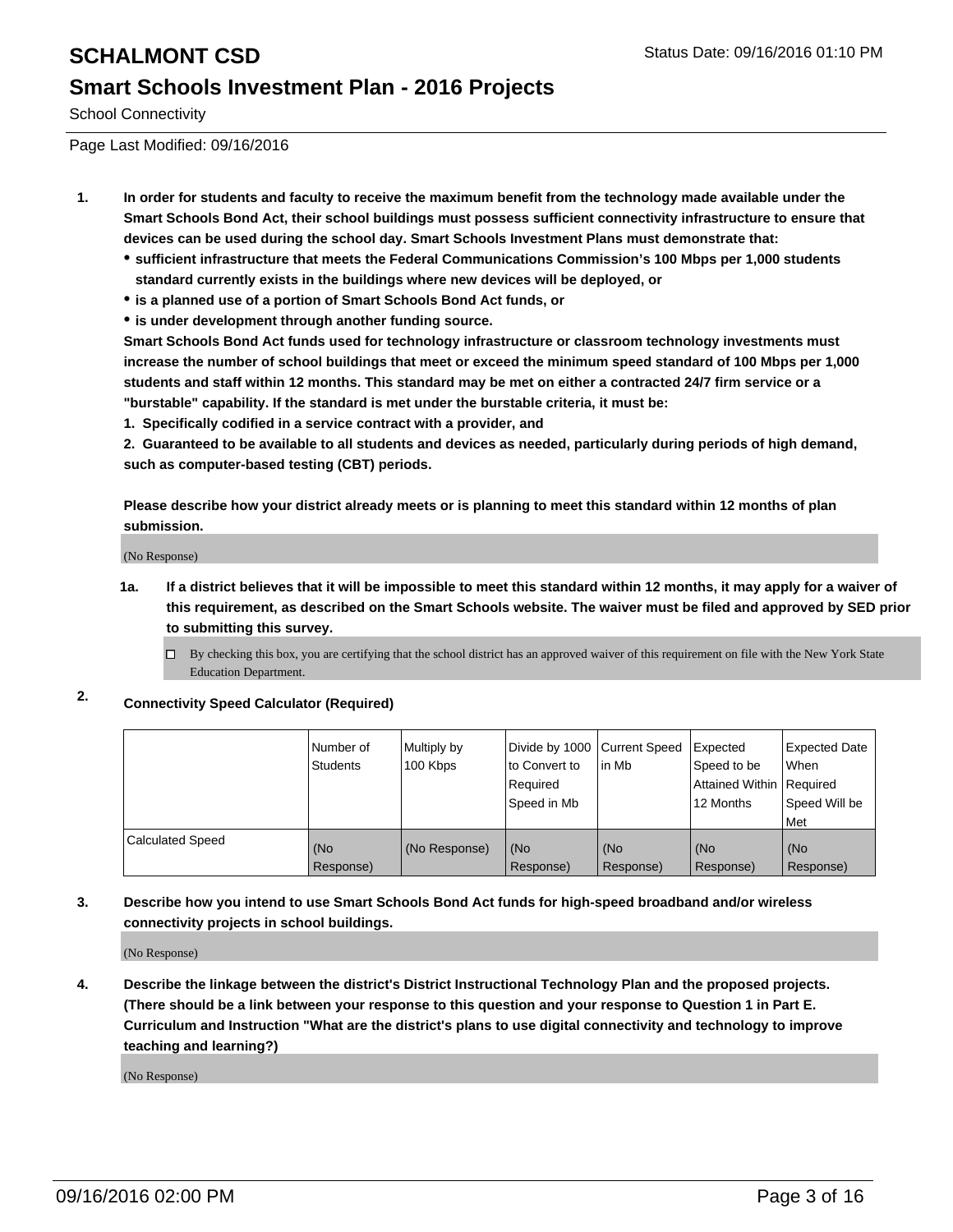# **SCHALMONT CSD** Status Date: 09/16/2016 01:10 PM **Smart Schools Investment Plan - 2016 Projects**

School Connectivity

Page Last Modified: 09/16/2016

**5. If the district wishes to have students and staff access the Internet from wireless devices within the school building, or in close proximity to it, it must first ensure that it has a robust Wi-Fi network in place that has sufficient bandwidth to meet user demand.**

**Please describe how you have quantified this demand and how you plan to meet this demand.**

(No Response)

**6. As indicated on Page 5 of the guidance, the Office of Facilities Planning will have to conduct a preliminary review of all capital projects, including connectivity projects.**

**Please indicate on a separate row each project number given to you by the Office of Facilities Planning.**

| Project Number |  |
|----------------|--|
| (No Response)  |  |

**7. Certain high-tech security and connectivity infrastructure projects may be eligible for an expedited review process as determined by the Office of Facilities Planning.**

**Was your project deemed eligible for streamlined review?**

(No Response)

**8. Include the name and license number of the architect or engineer of record.**

| <b>Name</b>   | License Number |
|---------------|----------------|
| (No Response) | (No Response)  |

**9. If you are submitting an allocation for School Connectivity complete this table.**

**Note that the calculated Total at the bottom of the table must equal the Total allocation for this category that you entered in the SSIP Overview overall budget.** 

|                                            | Sub-              |
|--------------------------------------------|-------------------|
|                                            | <b>Allocation</b> |
| Network/Access Costs                       | (No Response)     |
| <b>Outside Plant Costs</b>                 | (No Response)     |
| School Internal Connections and Components | (No Response)     |
| <b>Professional Services</b>               | (No Response)     |
| Testing                                    | (No Response)     |
| <b>Other Upfront Costs</b>                 | (No Response)     |
| <b>Other Costs</b>                         | (No Response)     |
| Totals:                                    | 0                 |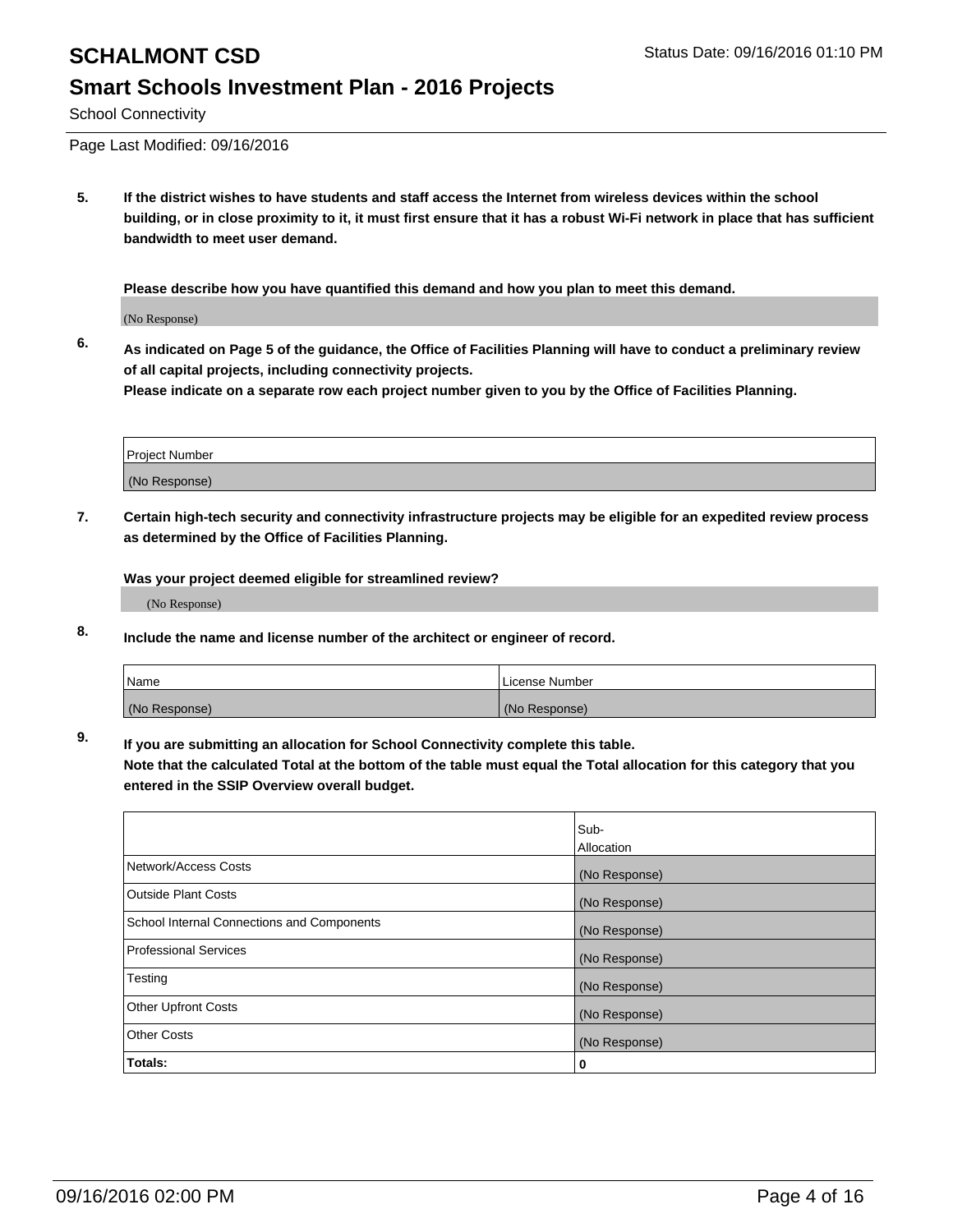School Connectivity

Page Last Modified: 09/16/2016

**10. Please detail the type, quantity, per unit cost and total cost of the eligible items under each sub-category. This is especially important for any expenditures listed under the "Other" category. All expenditures must be eligible for tax-exempt financing to be reimbursed through the SSBA. Sufficient detail must be provided so that we can verify this is the case. If you have any questions, please contact us directly through smartschools@nysed.gov. NOTE: Wireless Access Points should be included in this category, not under Classroom Educational Technology, except those that will be loaned/purchased for nonpublic schools. Add rows under each sub-category for additional items, as needed.**

| Select the allowable expenditure | Item to be purchased | <b>Quantity</b> | Cost per Item | <b>Total Cost</b> |
|----------------------------------|----------------------|-----------------|---------------|-------------------|
| type.                            |                      |                 |               |                   |
| Repeat to add another item under |                      |                 |               |                   |
| each type.                       |                      |                 |               |                   |
| (No Response)                    | (No Response)        | (No Response)   | (No Response) | (No Response)     |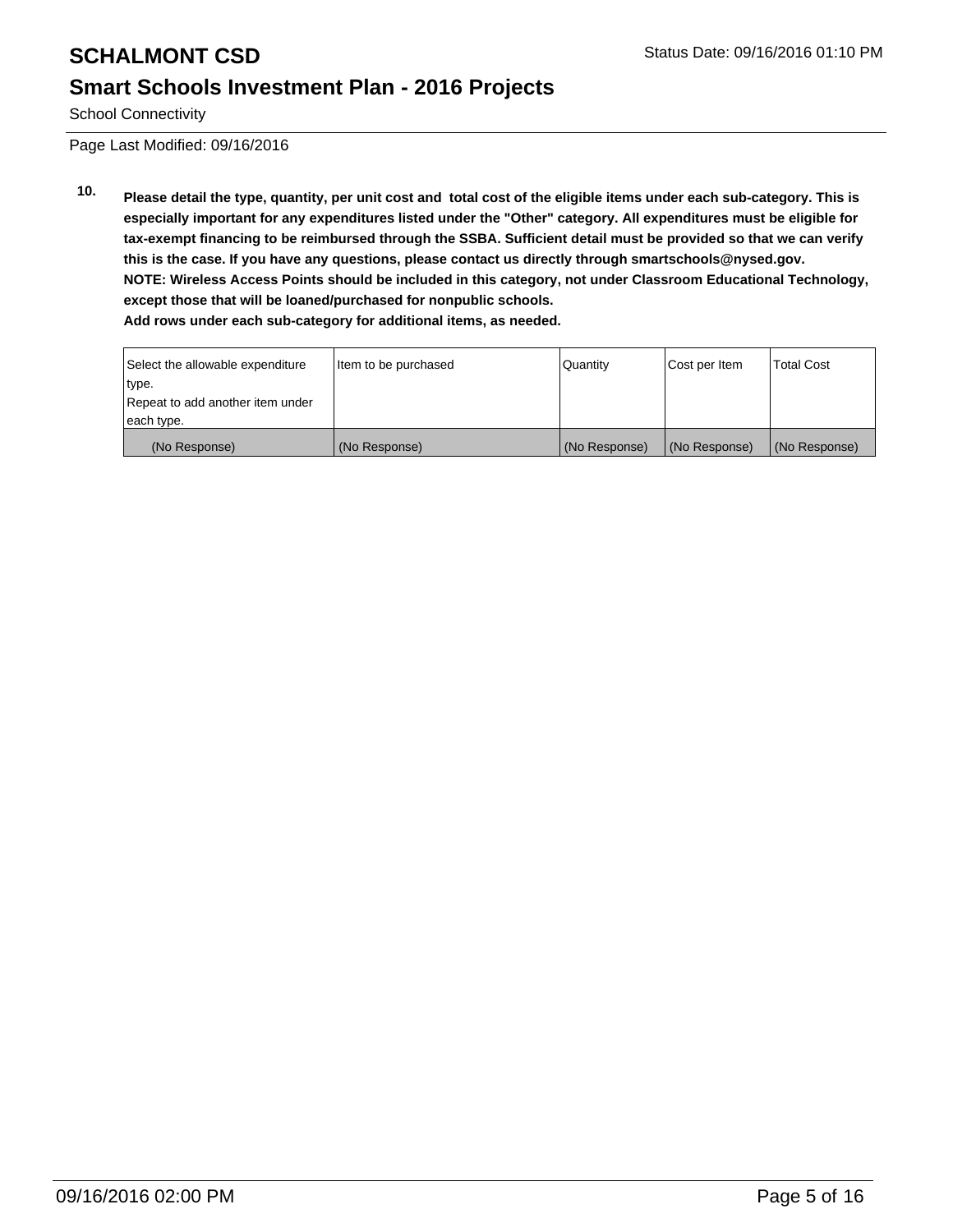Community Connectivity (Broadband and Wireless)

Page Last Modified: 09/16/2016

**1. Describe how you intend to use Smart Schools Bond Act funds for high-speed broadband and/or wireless connectivity projects in the community.**

(No Response)

**2. Please describe how the proposed project(s) will promote student achievement and increase student and/or staff access to the Internet in a manner that enhances student learning and/or instruction outside of the school day and/or school building.**

(No Response)

**3. Community connectivity projects must comply with all the necessary local building codes and regulations (building and related permits are not required prior to plan submission).**

 $\Box$  I certify that we will comply with all the necessary local building codes and regulations.

**4. Please describe the physical location of the proposed investment.**

(No Response)

**5. Please provide the initial list of partners participating in the Community Connectivity Broadband Project, along with their Federal Tax Identification (Employer Identification) number.**

| <b>Project Partners</b> | Federal ID#   |
|-------------------------|---------------|
| (No Response)           | (No Response) |

**6. If you are submitting an allocation for Community Connectivity, complete this table. Note that the calculated Total at the bottom of the table must equal the Total allocation for this category that you entered in the SSIP Overview overall budget.**

|                                    | Sub-Allocation |
|------------------------------------|----------------|
| Network/Access Costs               | (No Response)  |
| <b>Outside Plant Costs</b>         | (No Response)  |
| Tower Costs                        | (No Response)  |
| <b>Customer Premises Equipment</b> | (No Response)  |
| <b>Professional Services</b>       | (No Response)  |
| Testing                            | (No Response)  |
| <b>Other Upfront Costs</b>         | (No Response)  |
| <b>Other Costs</b>                 | (No Response)  |
| Totals:                            | 0              |

**7. Please detail the type, quantity, per unit cost and total cost of the eligible items under each sub-category. This is especially important for any expenditures listed under the "Other" category. All expenditures must be capital-bond eligible to be reimbursed through the SSBA. If you have any questions, please contact us directly through smartschools@nysed.gov.**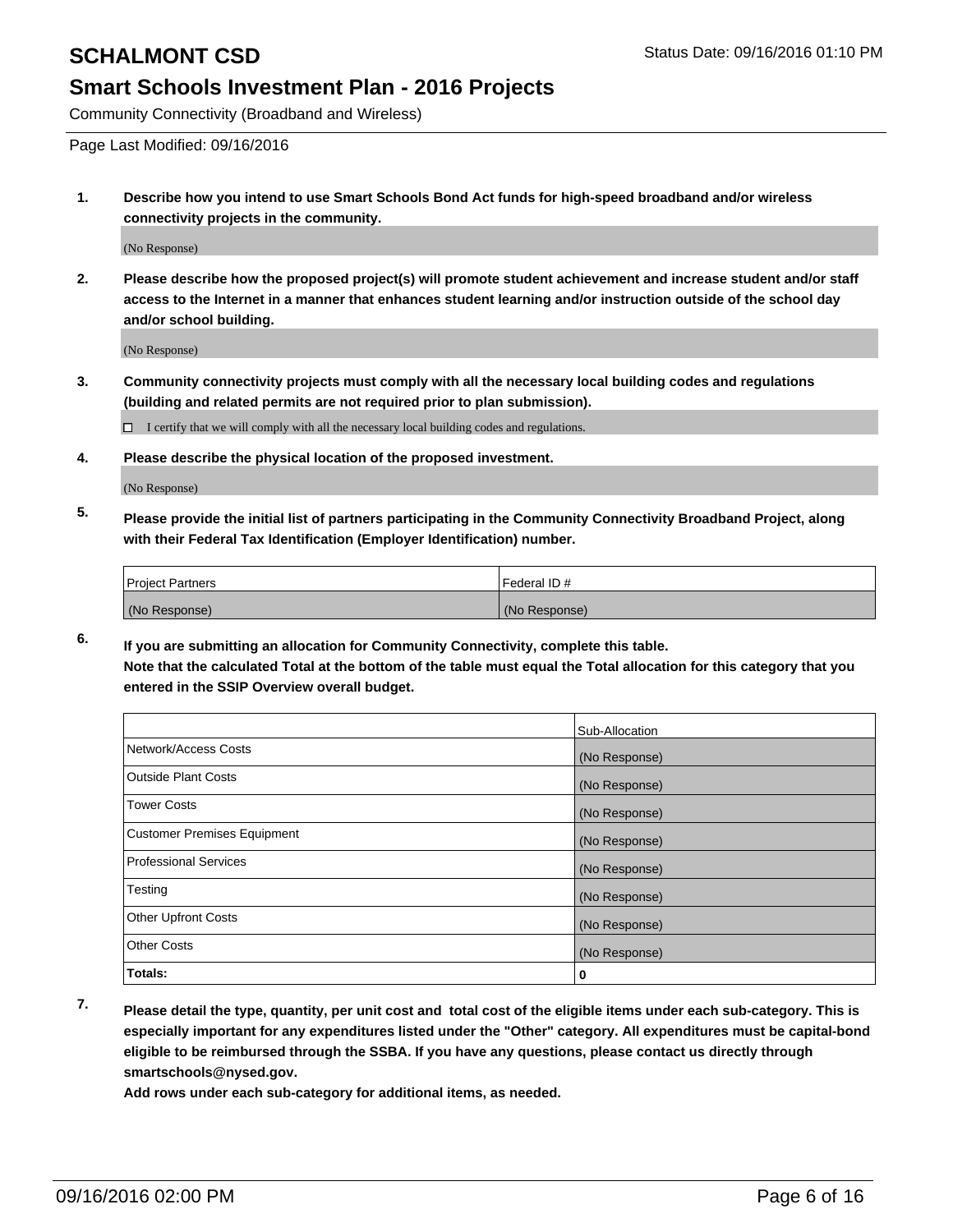# **SCHALMONT CSD** Status Date: 09/16/2016 01:10 PM

# **Smart Schools Investment Plan - 2016 Projects**

Community Connectivity (Broadband and Wireless)

Page Last Modified: 09/16/2016

| Select the allowable expenditure | Item to be purchased | Quantity      | Cost per Item | Total Cost    |
|----------------------------------|----------------------|---------------|---------------|---------------|
| type.                            |                      |               |               |               |
| Repeat to add another item under |                      |               |               |               |
| each type.                       |                      |               |               |               |
| (No Response)                    | (No Response)        | (No Response) | (No Response) | (No Response) |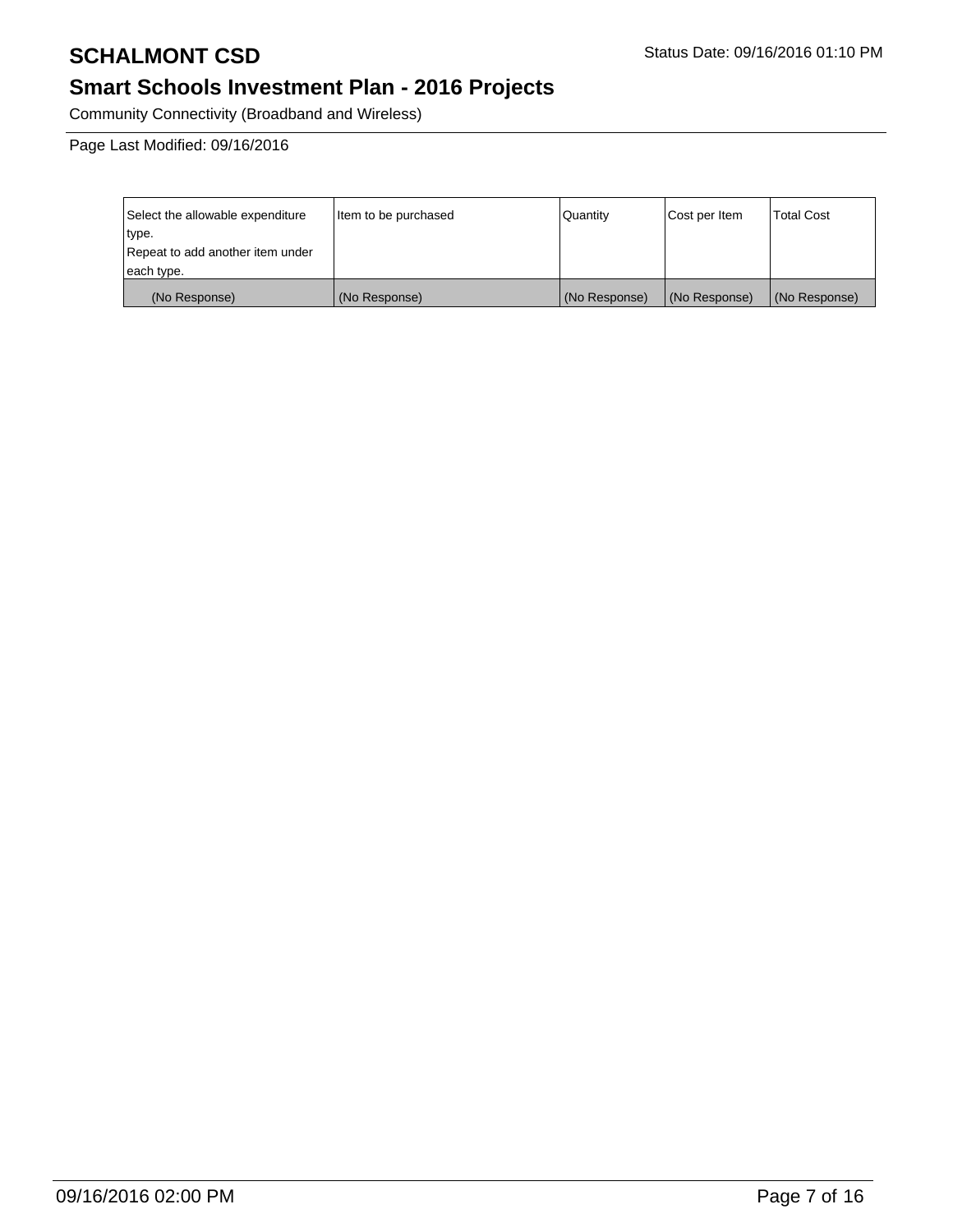Classroom Learning Technology

Page Last Modified: 09/16/2016

**1. In order for students and faculty to receive the maximum benefit from the technology made available under the Smart Schools Bond Act, their school buildings must possess sufficient connectivity infrastructure to ensure that devices can be used during the school day. Smart Schools Investment Plans must demonstrate that sufficient infrastructure that meets the Federal Communications Commission's 100 Mbps per 1,000 students standard currently exists in the buildings where new devices will be deployed, or is a planned use of a portion of Smart Schools Bond Act funds, or is under development through another funding source.**

**Smart Schools Bond Act funds used for technology infrastructure or classroom technology investments must increase the number of school buildings that meet or exceed the minimum speed standard of 100 Mbps per 1,000 students and staff within 12 months. This standard may be met on either a contracted 24/7 firm service or a "burstable" capability. If the standard is met under the burstable criteria, it must be:**

**1. Specifically codified in a service contract with a provider, and**

**2. Guaranteed to be available to all students and devices as needed, particularly during periods of high demand, such as computer-based testing (CBT) periods.**

**Please describe how your district already meets or is planning to meet this standard within 12 months of plan submission.**

The district has been working with the vendor Level 3 and has contracted for 200Mb burstable to 1G as needed. It is the districts expectation that the upgrade will occur during the fall of 2016 and be ready for December of 2016.

- **1a. If a district believes that it will be impossible to meet this standard within 12 months, it may apply for a waiver of this requirement, as described on the Smart Schools website. The waiver must be filed and approved by SED prior to submitting this survey.**
	- $\Box$  By checking this box, you are certifying that the school district has an approved waiver of this requirement on file with the New York State Education Department.

## **2. Connectivity Speed Calculator (Required)**

|                         | Number of<br>Students | Multiply by<br>100 Kbps | Divide by 1000 Current Speed<br>Ito Convert to<br>Required<br> Speed in Mb | lin Mb | <b>I</b> Expected<br>Speed to be<br>Attained Within Required<br>12 Months | <b>Expected Date</b><br><b>When</b><br>Speed Will be<br>l Met |
|-------------------------|-----------------------|-------------------------|----------------------------------------------------------------------------|--------|---------------------------------------------------------------------------|---------------------------------------------------------------|
| <b>Calculated Speed</b> | 1.807                 | 180.700                 | 180.7                                                                      | 100    | 200                                                                       | 12/1/2016                                                     |

**3. If the district wishes to have students and staff access the Internet from wireless devices within the school building, or in close proximity to it, it must first ensure that it has a robust Wi-Fi network in place that has sufficient bandwidth to meet user demand.**

**Please describe how you have quantified this demand and how you plan to meet this demand.**

The district WAN/LAN was updated in 2014/15 with the replacement of all infrastructure hardware and fiber backbone along with the addition of indivdual WAP's in all classrooms with multiple WAP's in larger instructional areas such as the LGI, auditorium and gym.

**4. All New York State public school districts are required to complete and submit an Instructional Technology Plan survey to the New York State Education Department in compliance with Section 753 of the Education Law and per Part 100.12 of the Commissioner's Regulations.**

**Districts that include educational technology purchases as part of their Smart Schools Investment Plan must have a submitted and approved Instructional Technology Plan survey on file with the New York State Education Department.**

By checking this box, you are certifying that the school district has an approved Instructional Technology Plan survey on file with the New York State Education Department.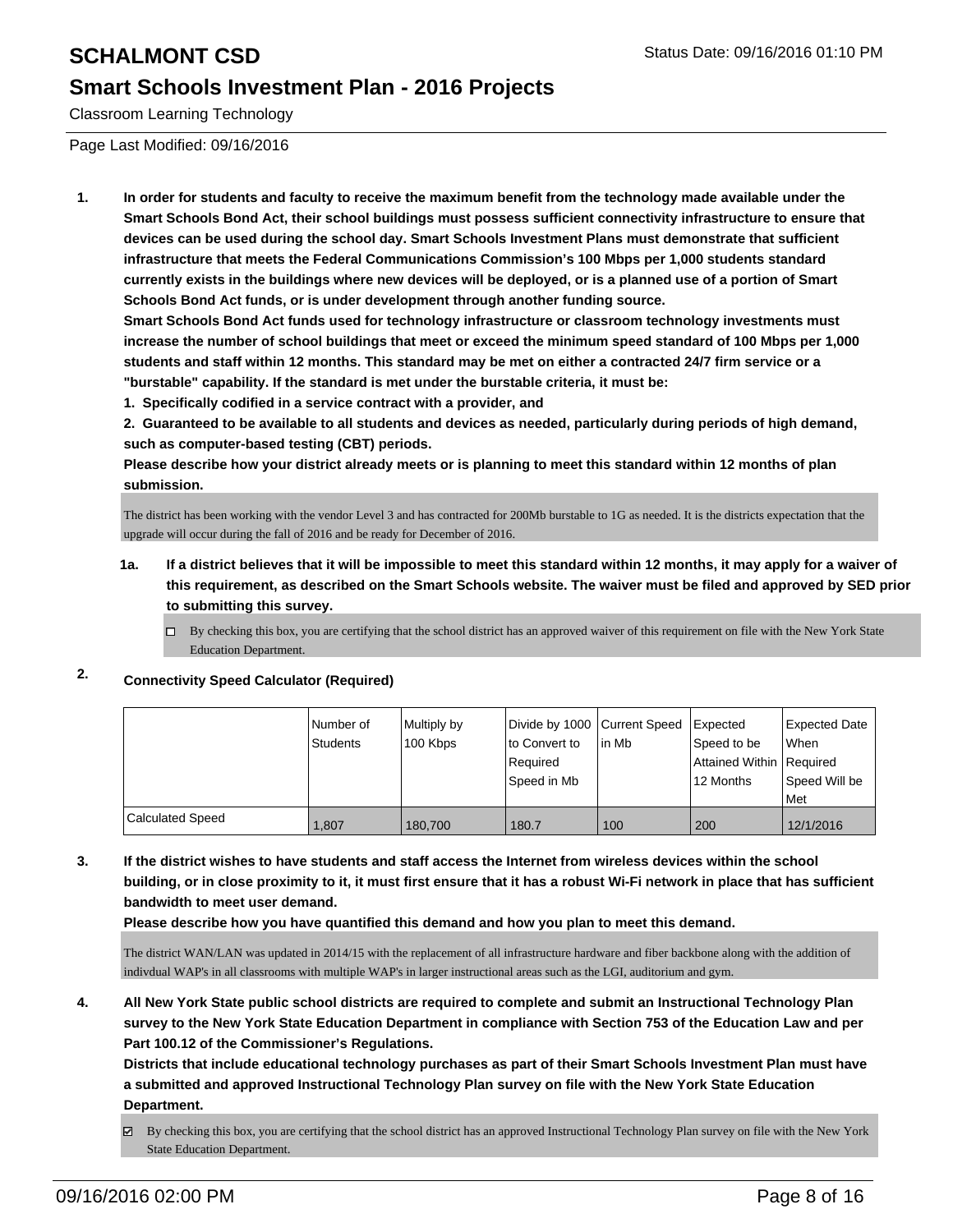Classroom Learning Technology

Page Last Modified: 09/16/2016

**5. Describe the devices you intend to purchase and their compatibility with existing or planned platforms or systems. Specifically address the adequacy of each facility's electrical, HVAC and other infrastructure necessary to install and support the operation of the planned technology.**

The district will be implementing wireless digital interactive white boards with Windows OS modules and student chrombooks/chromeboxes. As these devices will all be updates/replacements for current devices the necesssary network, electrical and HVAC systems are already in place.

### **6. Describe how the proposed technology purchases will:**

- **> enhance differentiated instruction;**
- **> expand student learning inside and outside the classroom;**
- **> benefit students with disabilities and English language learners; and**
- **> contribute to the reduction of other learning gaps that have been identified within the district.**

**The expectation is that districts will place a priority on addressing the needs of students who struggle to succeed in a rigorous curriculum. Responses in this section should specifically address this concern and align with the district's Instructional Technology Plan (in particular Question 2 of E. Curriculum and Instruction: "Does the district's instructional technology plan address the needs of students with disabilities to ensure equitable access to instruction, materials and assessments?" and Question 3 of the same section: "Does the district's instructional technology plan address the provision of assistive technology specifically for students with disabilities to ensure access to and participation in the general curriculum?"**

This is in direct support of the district's approved technology plan in several ways. the 1:1 initiative using Chromebooks will continue with next year's freshman class. This supports expanding student learing both within and outside the classroom. Within the classroom now two grades at the HS level will utilize the technology to differentiate instruction and teach students global communication strategies that enhance their learning. Increasing Chromebooks at the 7th grade level allows us to continue the learning for students who are currently in Grade 6 and receiving instruction in digital literacy. Several of our students with disabilities require both Chromebooks and interactive whiteboards as indicated within their individualized educational plans. We have experienced an increasing number of students on the Autism spectrum who present with severe communciation delays. the use of Chromebooks and specific apps has show greate effectiveness in developing communication skills. Much of our technology assists students with modifications and adaptations of current instructional materials and methods. For example, students who present with visual impairments can be successful with digital technology through e-texts and through highlighting and other apps that change the font for easier reading. Research has informed us that for ELL students, technology learning can enhance their learning through many forms. Our chromebooks allow us to access specific applications that provide step-by-step tutorials aligned with the learning needs of ELL students.English language learners benefit from the reinforcement of vocabulary and concepts through pictures, graphics and video. They also benefit from being able to use technology to express themselves. Teachers can access material off the internet that provides enhanced visual graphics which are often helpful to the English Language Learner. Of course, through the 1:1 initiative, students have access to the internet that also provides access to translation resources. We have found that idioms found in the English Language are often challenging and there are websites that assist with vocabulary acquisition and actually show images of what the idioms mean, thus using visual contextual cues that assist the ELL student to grasp the meaning. ELL students can use the Chromebook to choose something as simple as the correct letters to make up words rather than concentrat on writing them in their own hand which slows them down and detracts from their learning, especially in the initials stages of language transition.

Research as well as our own experience has shown that technology is an excellent tool for presenting multimedia lessons and encouraging student participation, particularly for ELL students.Through the interactive white boards, teachers can keep notes and visuals for continuous reference as well as save them and post to a website.This allows students to reference back and forth as needed. Students can also demonstrate their understanding in different formats which helps us better assess their learning.

### **7. Where appropriate, describe how the proposed technology purchases will enhance ongoing communication with parents and other stakeholders and help the district facilitate technology-based regional partnerships, including distance learning and other efforts.**

We have had several courses offered at the HS in distance learning and are expanding our offerings for the next school year. We had one classroom for DL and now have two. We allow our student Chromebooks to go home so this provides for increased communication between students and teachers and families and teachers. Our LMS Schoology provides real time access for students and parents to grades and assignments. In our local area, researchers from General Electric have come in to be part of our digital literacy class and also serve on our technology committee and now cabinet.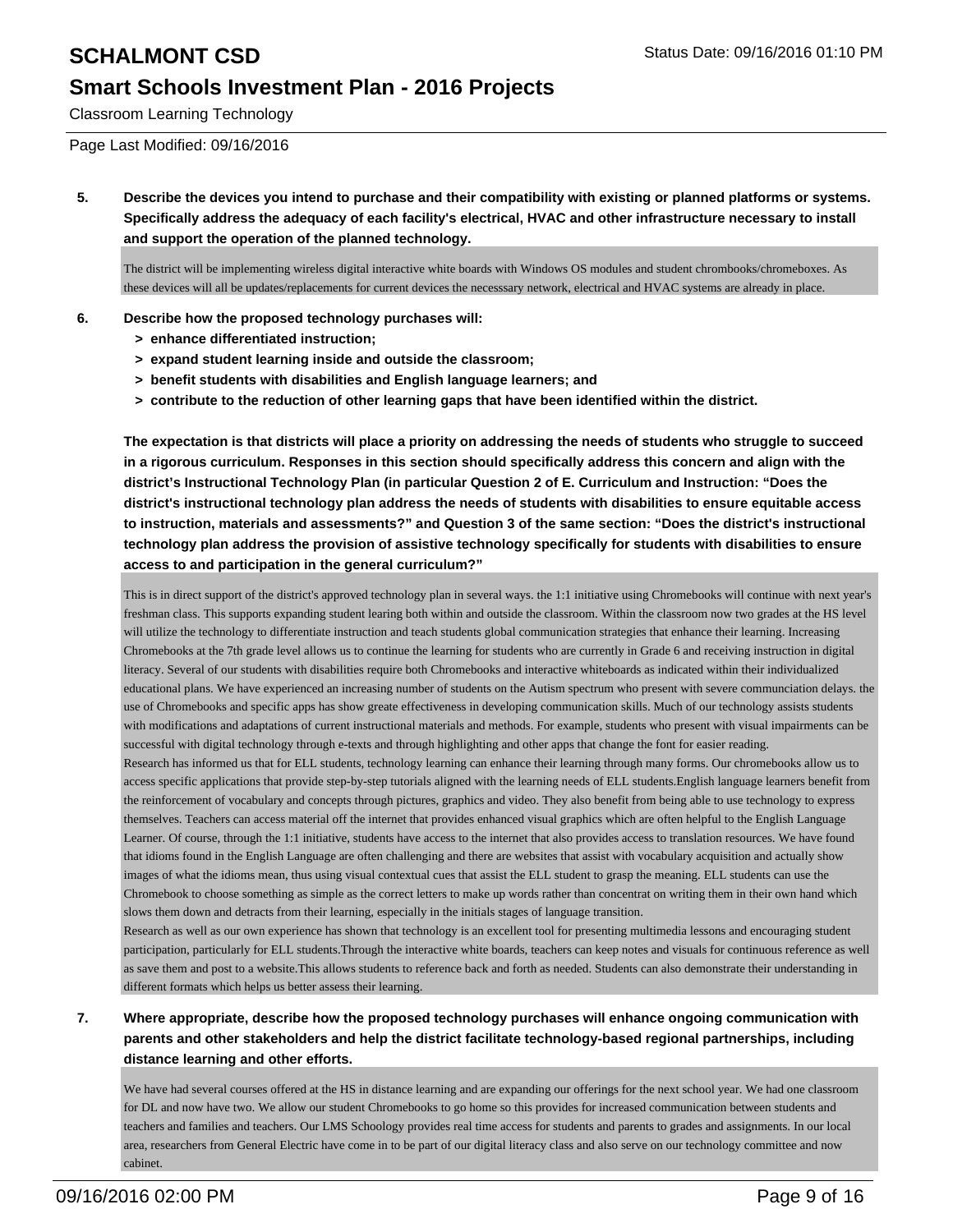Classroom Learning Technology

Page Last Modified: 09/16/2016

**8. Describe the district's plan to provide professional development to ensure that administrators, teachers and staff can employ the technology purchased to enhance instruction successfully.**

**Note: This response should be aligned and expanded upon in accordance with your district's response to Question 1 of F. Professional Development of your Instructional Technology Plan: "Please provide a summary of professional development offered to teachers and staff, for the time period covered by this plan, to support technology to enhance teaching and learning. Please include topics, audience and method of delivery within your summary."**

Within our district technology plan there are many goals and actions steps related to professional development for all staff members as well as for students and even parents. We support a full time K-12 Teacher on Special Assignment (TOSA) Technology Integration Teacher who works with teachers on a daily basis to co-plan and teacher lessons using technology. We offer several afterschool training sessions on not only the mechanical use of our technology (Chromebooks, interactive boards, web access) but on how to use technology instructionally within the classroom. We have an online portion of our district website devoted to technologyPD including our LMS Schoology. On this site we have several podcasts and webinars for staff and links to additional support resources. We have designed the curriculum for a digital literacy class in 6th grade to teach students google algorithms and how to access websites and use the internet for educational purposes. Our digitial literacy teacher pushes in at the 7th grade level to coteach and plan with all content area teachers. We have had PD sessions this spring with Alan November at our site, conducted book studies and plan for follow up embedded PD from his organization, Building Learning Communities. We host parent university and adult education classes in our school with many offerings related to the technology we use in our schools. We also fund the Schalmont Teacher Center who provides for additional PD opportuntities throughout the school year and into the summer months based on collabaration with models schools and our capital region NERIC.This plan has been in place for the 2015-16 year and will continue through 2018.

- **9. Districts must contact the SUNY/CUNY teacher preparation program that supplies the largest number of the district's new teachers to request advice on innovative uses and best practices at the intersection of pedagogy and educational technology.**
	- By checking this box, you certify that you have contacted the SUNY/CUNY teacher preparation program that supplies the largest number of your new teachers to request advice on these issues.
	- **9a. Please enter the name of the SUNY or CUNY Institution that you contacted.**

SUNY Albany

**9b. Enter the primary Institution phone number.**

518-442-4807

**9c. Enter the name of the contact person with whom you consulted and/or will be collaborating with on innovative uses of technology and best practices.**

Jianwei Zhang

**10. A district whose Smart Schools Investment Plan proposes the purchase of technology devices and other hardware must account for nonpublic schools in the district.**

**Are there nonpublic schools within your school district?**

□ Yes

 $\boxtimes$  No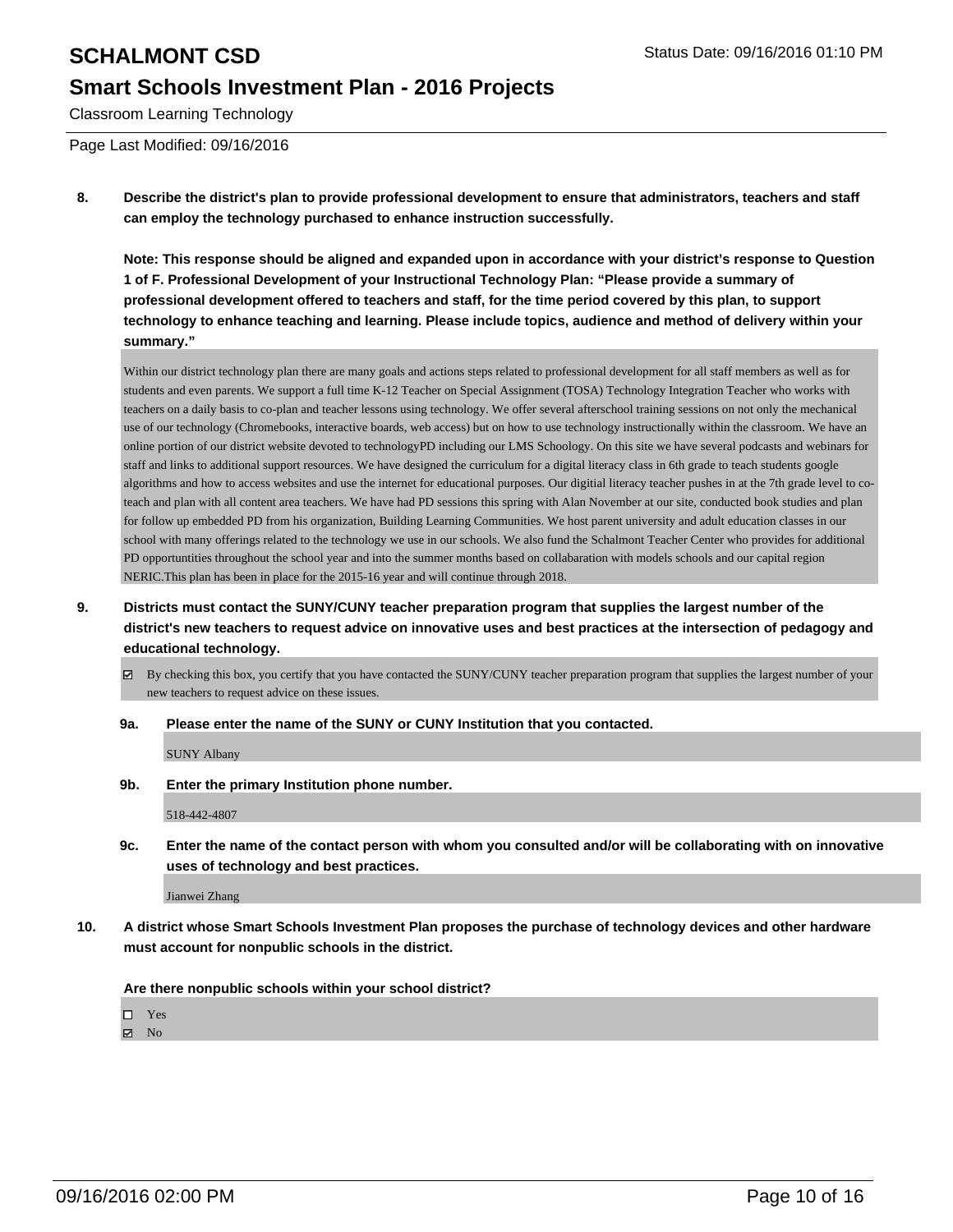Classroom Learning Technology

Page Last Modified: 09/16/2016

## **11. Nonpublic Classroom Technology Loan Calculator**

**The Smart Schools Bond Act provides that any Classroom Learning Technology purchases made using Smart Schools funds shall be lent, upon request, to nonpublic schools in the district. However, no school district shall be required to loan technology in amounts greater than the total obtained and spent on technology pursuant to the Smart Schools Bond Act and the value of such loan may not exceed the total of \$250 multiplied by the nonpublic school enrollment in the base year at the time of enactment.**

**See:**

**http://www.p12.nysed.gov/mgtserv/smart\_schools/docs/Smart\_Schools\_Bond\_Act\_Guidance\_04.27.15\_Final.pdf.**

|                                     | 1. Classroom<br>Technology<br>Sub-allocation | 2. Public<br>Enrollment<br>$(2014 - 15)$ | 3. Nonpublic<br><b>Enrollment</b><br>(2014-15) | 4. Sum of<br>Public and<br>Nonpublic<br>Enrollment                                            | 15. Total Per<br>Pupil Sub-<br>Iallocation | 6. Total<br>Nonpublic Loan  <br>Amount |
|-------------------------------------|----------------------------------------------|------------------------------------------|------------------------------------------------|-----------------------------------------------------------------------------------------------|--------------------------------------------|----------------------------------------|
| Calculated Nonpublic Loan<br>Amount |                                              |                                          |                                                | (No Response)   (No Response)   (No Response)   (No Response)   (No Response)   (No Response) |                                            |                                        |

**12. To ensure the sustainability of technology purchases made with Smart Schools funds, districts must demonstrate a long-term plan to maintain and replace technology purchases supported by Smart Schools Bond Act funds. This sustainability plan shall demonstrate a district's capacity to support recurring costs of use that are ineligible for Smart Schools Bond Act funding such as device maintenance, technical support, Internet and wireless fees, maintenance of hotspots, staff professional development, building maintenance and the replacement of incidental items. Further, such a sustainability plan shall include a long-term plan for the replacement of purchased devices and equipment at the end of their useful life with other funding sources.**

**⊠** By checking this box, you certify that the district has a sustainability plan as described above.

**13. Districts must ensure that devices purchased with Smart Schools Bond funds will be distributed, prepared for use, maintained and supported appropriately. Districts must maintain detailed device inventories in accordance with generally accepted accounting principles.**

By checking this box, you certify that the district has a distribution and inventory management plan and system in place.

**14. If you are submitting an allocation for Classroom Learning Technology complete this table. Note that the calculated Total at the bottom of the table must equal the Total allocation for this category that you entered in the SSIP Overview overall budget.**

|                          | Sub-Allocation |
|--------------------------|----------------|
| Interactive Whiteboards  | 252,250        |
| <b>Computer Servers</b>  | $\Omega$       |
| <b>Desktop Computers</b> | 29,400         |
| Laptop Computers         | 90,150         |
| <b>Tablet Computers</b>  | $\Omega$       |
| <b>Other Costs</b>       | 96,414         |
| Totals:                  | 468,214        |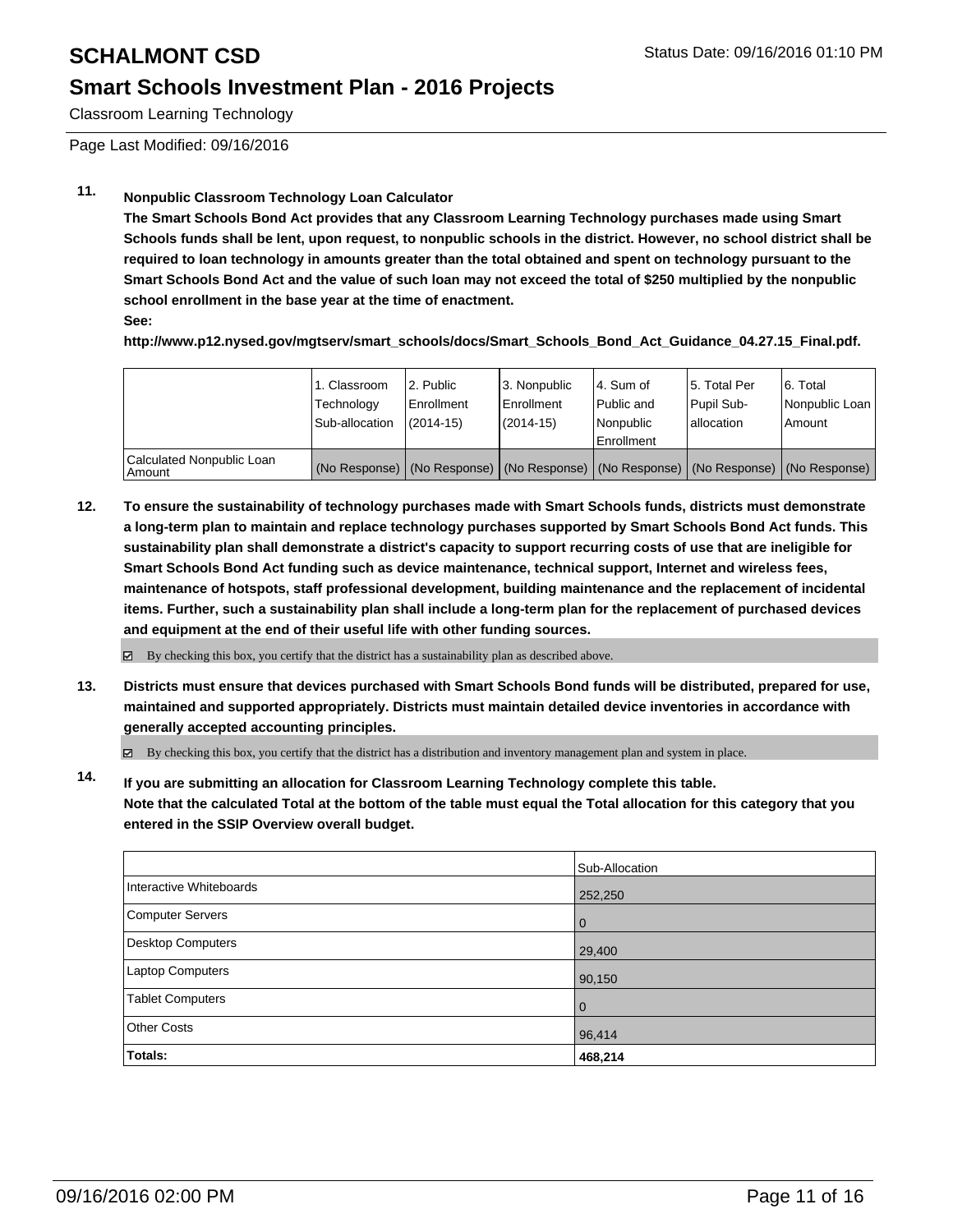Classroom Learning Technology

Page Last Modified: 09/16/2016

**15. Please detail the type, quantity, per unit cost and total cost of the eligible items under each sub-category. This is especially important for any expenditures listed under the "Other" category. All expenditures must be capital-bond eligible to be reimbursed through the SSBA. If you have any questions, please contact us directly through smartschools@nysed.gov.**

**Please specify in the "Item to be Purchased" field which specific expenditures and items are planned to meet the district's nonpublic loan requirement, if applicable.**

**NOTE: Wireless Access Points that will be loaned/purchased for nonpublic schools should ONLY be included in this category, not under School Connectivity, where public school districts would list them. Add rows under each sub-category for additional items, as needed.**

| Select the allowable expenditure<br>type.<br>Repeat to add another item under<br>each type. | Item to be Purchased                                                                                                                                                   | Quantity | Cost per Item | <b>Total Cost</b> |
|---------------------------------------------------------------------------------------------|------------------------------------------------------------------------------------------------------------------------------------------------------------------------|----------|---------------|-------------------|
| Interactive Whiteboards                                                                     | Cleartouch 70                                                                                                                                                          | 52       | 4,500         | 234,000           |
| <b>Other Costs</b>                                                                          | Cleartouch PC Module, i5 Dual Core,<br>True HD CTI-PCMOD-PC15                                                                                                          | 57       | 695           | 39,615            |
| <b>Other Costs</b>                                                                          | Cleartouch Fixed Mobile Stand CTI-<br><b>STAND-FIXM</b>                                                                                                                | 51       | 539           | 27,489            |
| <b>Desktop Computers</b>                                                                    | Dell Chromebox Intel 13 base<br>assembly, 4GB Dual Channel DDR3<br>1600MHz SDRAM Intel 7260ac HMC<br>network card power cord and adapter                               | 120      | 245           | 29,400            |
| <b>Laptop Computers</b>                                                                     | Dell Chrombooks 11 non-touch Intel<br>Celeron Intel Dual Band WI-AC 7260<br>802.11 ac/a/b/g/n Bluetooth 4.0 power<br>cord and adapter 3 Cell battery 11.6<br>non-touch | 360      | 229           | 82,440            |
| <b>Laptop Computers</b>                                                                     | Dell Chrombooks 11 touch Intel<br>Celeron Intel Dual Band WI-AC 7260<br>802.11 ac/a/b/g/n Bluetooth 4.0 power<br>cord and adapter 3 Cell battery 11.6<br>Touch         | 30       | 257           | 7,710             |
| <b>Other Costs</b>                                                                          | Chrome Management Console License<br>A7611038                                                                                                                          | 510      | 25            | 12,750            |
| <b>Other Costs</b>                                                                          | <b>Dell Mobile Computing Cart</b><br>Unmanaged CARTUU2                                                                                                                 | 12       | 1,060         | 12,720            |
| <b>Other Costs</b>                                                                          | Dell Mobile Computing Cart Upgrade<br>Kit for Dell Chromebook 11 (3120)<br>409-BBFB                                                                                    | 12       | 320           | 3,840             |
| Interactive Whiteboards                                                                     | Cleartouch 65                                                                                                                                                          | 5        | 3,650         | 18,250            |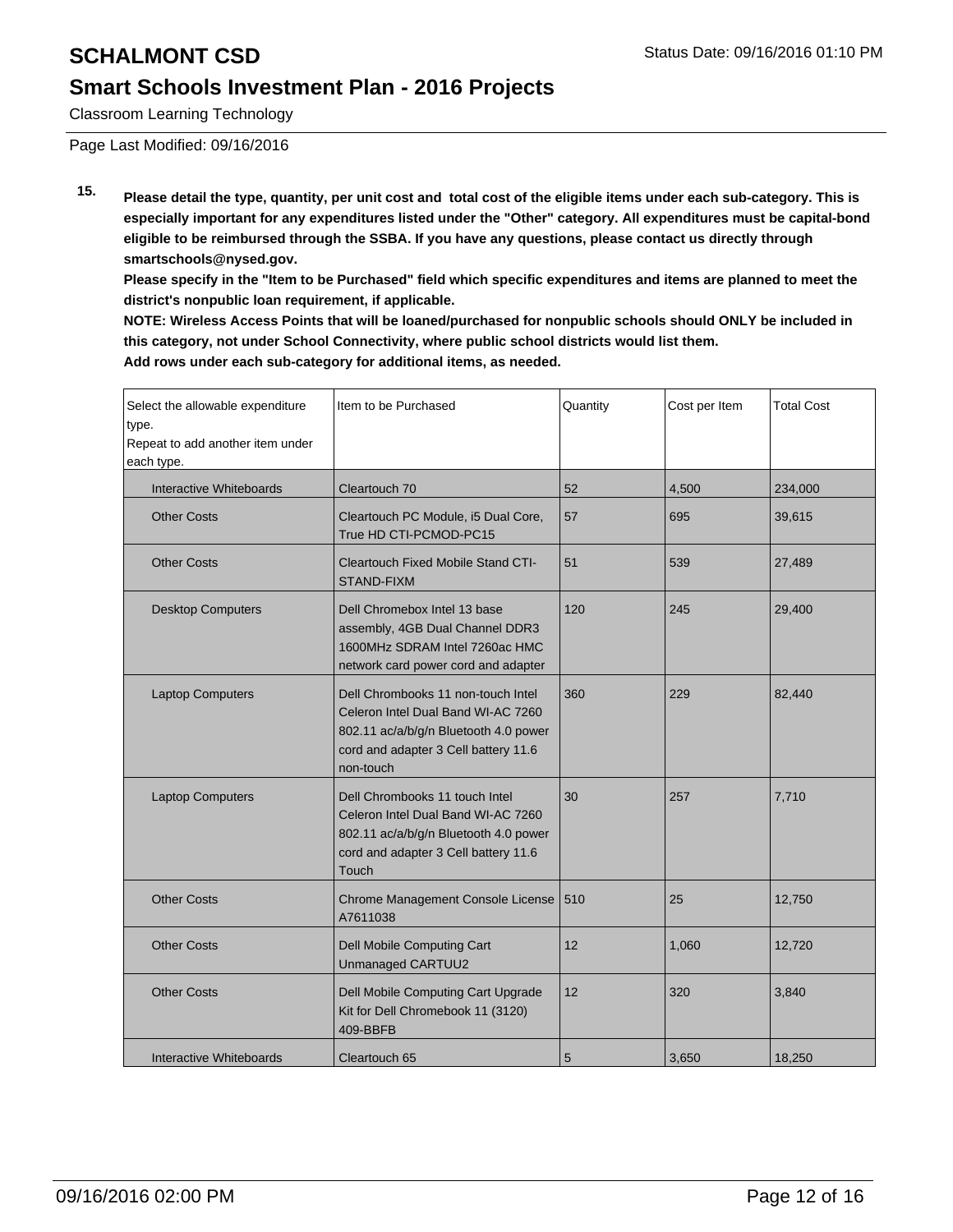Pre-Kindergarten Classrooms

Page Last Modified: 09/16/2016

**1. Provide information regarding how and where the district is currently serving pre-kindergarten students and justify the need for additional space with enrollment projections over 3 years.**

(No Response)

- **2. Describe the district's plan to construct, enhance or modernize education facilities to accommodate prekindergarten programs. Such plans must include:**
	- **Specific descriptions of what the district intends to do to each space;**
	- **An affirmation that pre-kindergarten classrooms will contain a minimum of 900 square feet per classroom;**
	- **The number of classrooms involved;**
	- **The approximate construction costs per classroom; and**
	- **Confirmation that the space is district-owned or has a long-term lease that exceeds the probable useful life of the improvements.**

(No Response)

**3. Smart Schools Bond Act funds may only be used for capital construction costs. Describe the type and amount of additional funds that will be required to support ineligible ongoing costs (e.g. instruction, supplies) associated with any additional pre-kindergarten classrooms that the district plans to add.**

(No Response)

**4. All plans and specifications for the erection, repair, enlargement or remodeling of school buildings in any public school district in the State must be reviewed and approved by the Commissioner. Districts that plan capital projects using their Smart Schools Bond Act funds will undergo a Preliminary Review Process by the Office of Facilities Planning.**

**Please indicate on a separate row each project number given to you by the Office of Facilities Planning.**

| Project Number |  |
|----------------|--|
| (No Response)  |  |

**5. If you have made an allocation for Pre-Kindergarten Classrooms, complete this table.**

**Note that the calculated Total at the bottom of the table must equal the Total allocation for this category that you entered in the SSIP Overview overall budget.**

|                                          | Sub-Allocation |
|------------------------------------------|----------------|
| Construct Pre-K Classrooms               | (No Response)  |
| Enhance/Modernize Educational Facilities | (No Response)  |
| Other Costs                              | (No Response)  |
| Totals:                                  |                |

**6. Please detail the type, quantity, per unit cost and total cost of the eligible items under each sub-category. This is especially important for any expenditures listed under the "Other" category. All expenditures must be capital-bond eligible to be reimbursed through the SSBA. If you have any questions, please contact us directly through smartschools@nysed.gov.**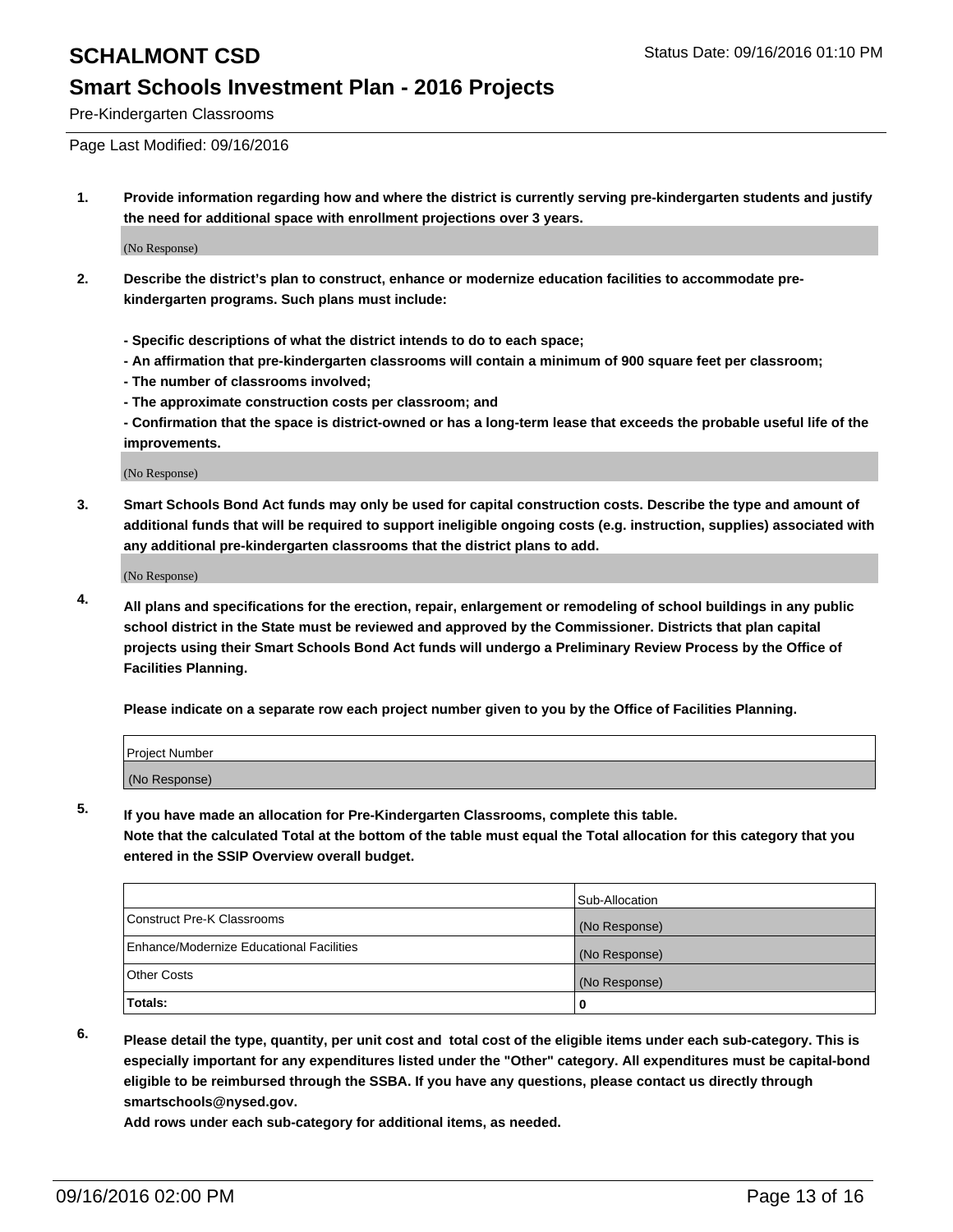# **SCHALMONT CSD** Status Date: 09/16/2016 01:10 PM

# **Smart Schools Investment Plan - 2016 Projects**

Pre-Kindergarten Classrooms

Page Last Modified: 09/16/2016

| Select the allowable expenditure | Item to be purchased | Quantity      | Cost per Item | <b>Total Cost</b> |
|----------------------------------|----------------------|---------------|---------------|-------------------|
| type.                            |                      |               |               |                   |
| Repeat to add another item under |                      |               |               |                   |
| each type.                       |                      |               |               |                   |
| (No Response)                    | (No Response)        | (No Response) | (No Response) | (No Response)     |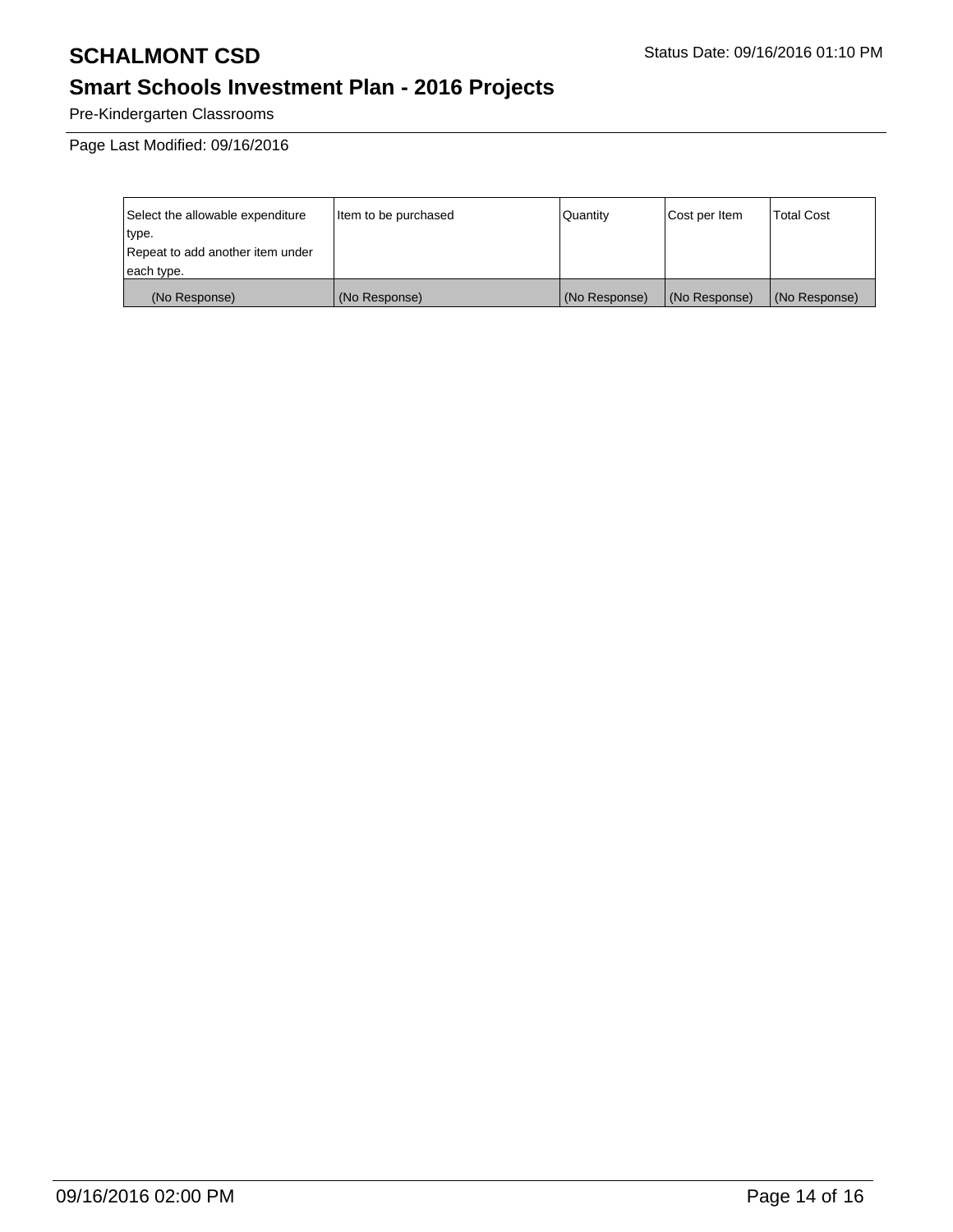Replace Transportable Classrooms

Page Last Modified: 09/16/2016

**1. Describe the district's plan to construct, enhance or modernize education facilities to provide high-quality instructional space by replacing transportable classrooms.**

(No Response)

**2. All plans and specifications for the erection, repair, enlargement or remodeling of school buildings in any public school district in the State must be reviewed and approved by the Commissioner. Districts that plan capital projects using their Smart Schools Bond Act funds will undergo a Preliminary Review Process by the Office of Facilities Planning.**

**Please indicate on a separate row each project number given to you by the Office of Facilities Planning.**

| Project Number |  |
|----------------|--|
| (No Response)  |  |

**3. For large projects that seek to blend Smart Schools Bond Act dollars with other funds, please note that Smart Schools Bond Act funds can be allocated on a pro rata basis depending on the number of new classrooms built that directly replace transportable classroom units.**

**If a district seeks to blend Smart Schools Bond Act dollars with other funds describe below what other funds are being used and what portion of the money will be Smart Schools Bond Act funds.**

(No Response)

**4. If you have made an allocation for Replace Transportable Classrooms, complete this table. Note that the calculated Total at the bottom of the table must equal the Total allocation for this category that you entered in the SSIP Overview overall budget.**

|                                                | Sub-Allocation |
|------------------------------------------------|----------------|
| Construct New Instructional Space              | (No Response)  |
| Enhance/Modernize Existing Instructional Space | (No Response)  |
| Other Costs                                    | (No Response)  |
| Totals:                                        | 0              |

**5. Please detail the type, quantity, per unit cost and total cost of the eligible items under each sub-category. This is especially important for any expenditures listed under the "Other" category. All expenditures must be capital-bond eligible to be reimbursed through the SSBA. If you have any questions, please contact us directly through smartschools@nysed.gov.**

| Select the allowable expenditure | Item to be purchased | Quantity      | Cost per Item | Total Cost    |
|----------------------------------|----------------------|---------------|---------------|---------------|
| type.                            |                      |               |               |               |
| Repeat to add another item under |                      |               |               |               |
| each type.                       |                      |               |               |               |
| (No Response)                    | (No Response)        | (No Response) | (No Response) | (No Response) |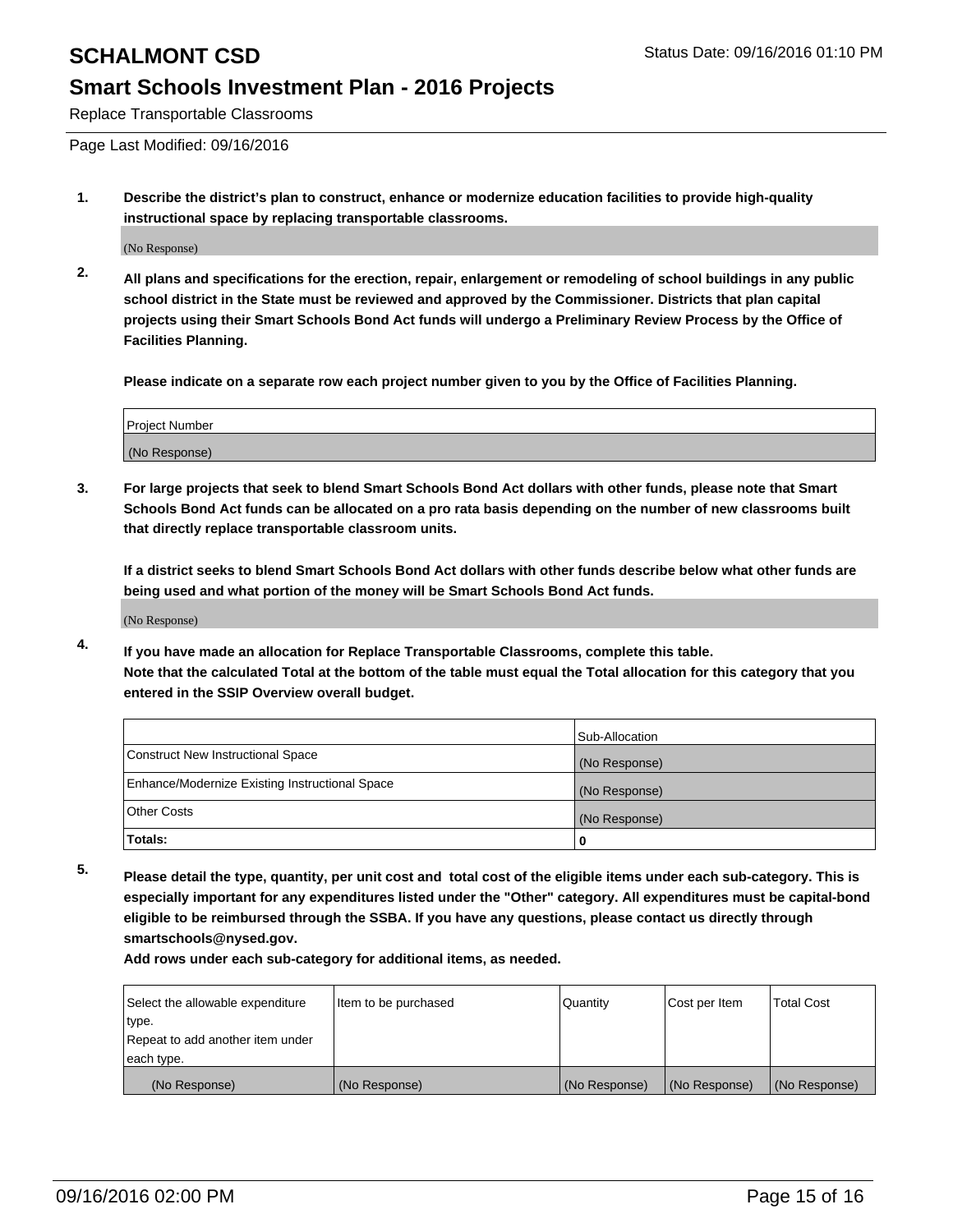High-Tech Security Features

Page Last Modified: 09/16/2016

**1. Describe how you intend to use Smart Schools Bond Act funds to install high-tech security features in school buildings and on school campuses.**

(No Response)

**2. All plans and specifications for the erection, repair, enlargement or remodeling of school buildings in any public school district in the State must be reviewed and approved by the Commissioner. Districts that plan capital projects using their Smart Schools Bond Act funds will undergo a Preliminary Review Process by the Office of Facilities Planning.** 

**Please indicate on a separate row each project number given to you by the Office of Facilities Planning.**

| <b>Project Number</b> |  |
|-----------------------|--|
| (No Response)         |  |

- **3. Was your project deemed eligible for streamlined Review?**
	- □ Yes
	- $\square$  No
- **4. Include the name and license number of the architect or engineer of record.**

| <b>Name</b>   | License Number |
|---------------|----------------|
| (No Response) | (No Response)  |

**5. If you have made an allocation for High-Tech Security Features, complete this table. Note that the calculated Total at the bottom of the table must equal the Total allocation for this category that you entered in the SSIP Overview overall budget.**

|                                                      | Sub-Allocation |
|------------------------------------------------------|----------------|
| Capital-Intensive Security Project (Standard Review) | (No Response)  |
| <b>Electronic Security System</b>                    | (No Response)  |
| <b>Entry Control System</b>                          | (No Response)  |
| Approved Door Hardening Project                      | (No Response)  |
| <b>Other Costs</b>                                   | (No Response)  |
| Totals:                                              | 0              |

**6. Please detail the type, quantity, per unit cost and total cost of the eligible items under each sub-category. This is especially important for any expenditures listed under the "Other" category. All expenditures must be capital-bond eligible to be reimbursed through the SSBA. If you have any questions, please contact us directly through smartschools@nysed.gov.**

| Select the allowable expenditure | Item to be purchased | Quantity      | Cost per Item | <b>Total Cost</b> |
|----------------------------------|----------------------|---------------|---------------|-------------------|
| type.                            |                      |               |               |                   |
| Repeat to add another item under |                      |               |               |                   |
| each type.                       |                      |               |               |                   |
| (No Response)                    | (No Response)        | (No Response) | (No Response) | (No Response)     |